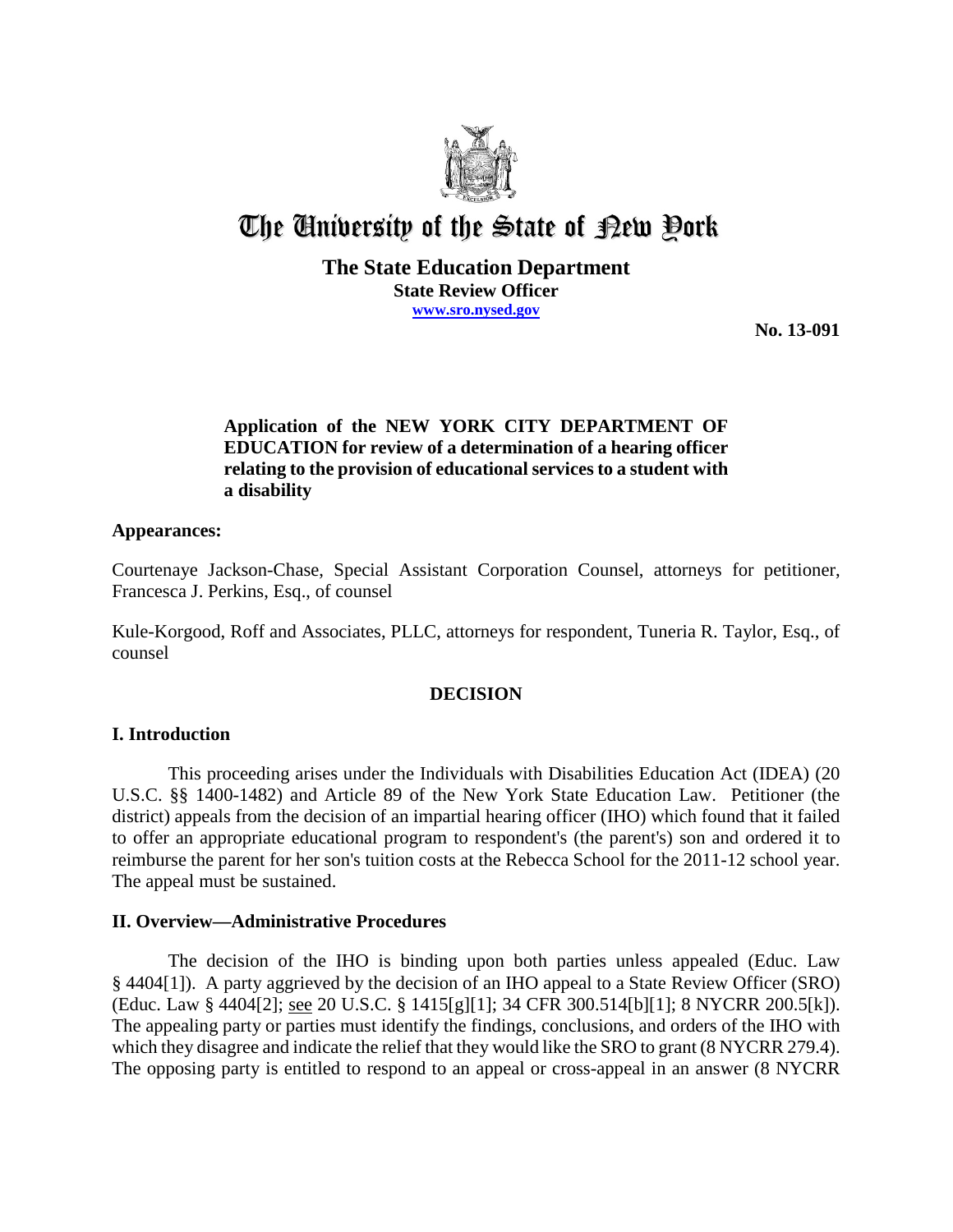279.5). The SRO conducts an impartial review of the IHO's findings, conclusions, and decision and is required to examine the entire hearing record; ensure that the procedures at the hearing were consistent with the requirements of due process; seek additional evidence if necessary; and render an independent decision based upon the hearing record (34 CFR 300.514[b][2]; 8 NYCRR 279.12[a]).

## **III. Facts and Procedural History**

The parties' familiarity with the detailed facts and procedural history of the case and the IHO's decision is presumed and will not be recited here. The Committee on Special Education (CSE) convened on March 28, 2011 to formulate the student's individualized education program (IEP) for the 2011-12 school year (see generally Dist. Ex. 9). Finding the student eligible for special education as a student with autism, the March 2011 CSE recommended a 12-month school year program consisting of placement in a 6:1+1 special class in a specialized school with the support of a 1:1 transitional paraprofessional (id. at pp. 1, 14). The CSE, among other things, also recommended that the student receive the following related services: two 30-minute sessions per week of individual speech-language therapy, three 30-minute sessions per week of speechlanguage therapy in a group (3:1), two 30-minute sessions per week of individual occupational therapy (OT), and two 30-minute sessions per week of OT in a group  $(2:1)$  (id. at pp. 1, 2, 16). The parent disagreed with the recommendations contained in the March 2011 IEP, as well as with the particular public school site to which the district assigned the student to attend for the 2011-12 school year and, as a result, notified the district of her intent to unilaterally place the student at the Rebecca School (see Parent Exs. C, F). In a due process complaint notice dated April 17, 2012 the parent alleged that the district failed to offer the student a free appropriate public education (FAPE) for the 2011-12 school year (see Parent Ex. A).

An impartial hearing convened on June 1, 2012 and concluded on March 12, 2013 after ten days of proceedings (Tr. pp. 1-677). In a decision dated April 18, 2013, the IHO determined that the district failed to offer the student a FAPE for the 2011-12 school year, that the Rebecca School was an appropriate unilateral placement, and that equitable considerations weighed in favor of the parent's request for relief (IHO Decision at pp. 31-37). As relief, the IHO ordered the district to pay for the costs of the student's tuition at the Rebecca School for the 2011-12 school year (id. at p. 37).

# **IV. Appeal for State-Level Review**

The district asserts that the IHO erred in his determination that the district failed to offer the student a FAPE for the 2011-12 school year. Specifically, the district claims that the IHO erred in finding that (1) there were multiple procedural violations; (2) the CSE team did not have sufficient evaluative data; (3) the IEP was substantively deficient; and (4) the assigned public school site could not implement the  $I\!E\!P$ <sup>1</sup>. The crux of this appeal is whether the March 2011 IEP accurately reflected the student's educational needs and whether the recommended placement of a 6:1+1 special class with a 1:1 transitional paraprofessional and related services was an appropriate

 $1$  The IHO indicated that the district's "multiple procedural violations" deprived the student of a FAPE; however, he did not specify to which violations he was referring (IHO Decision at p. 33).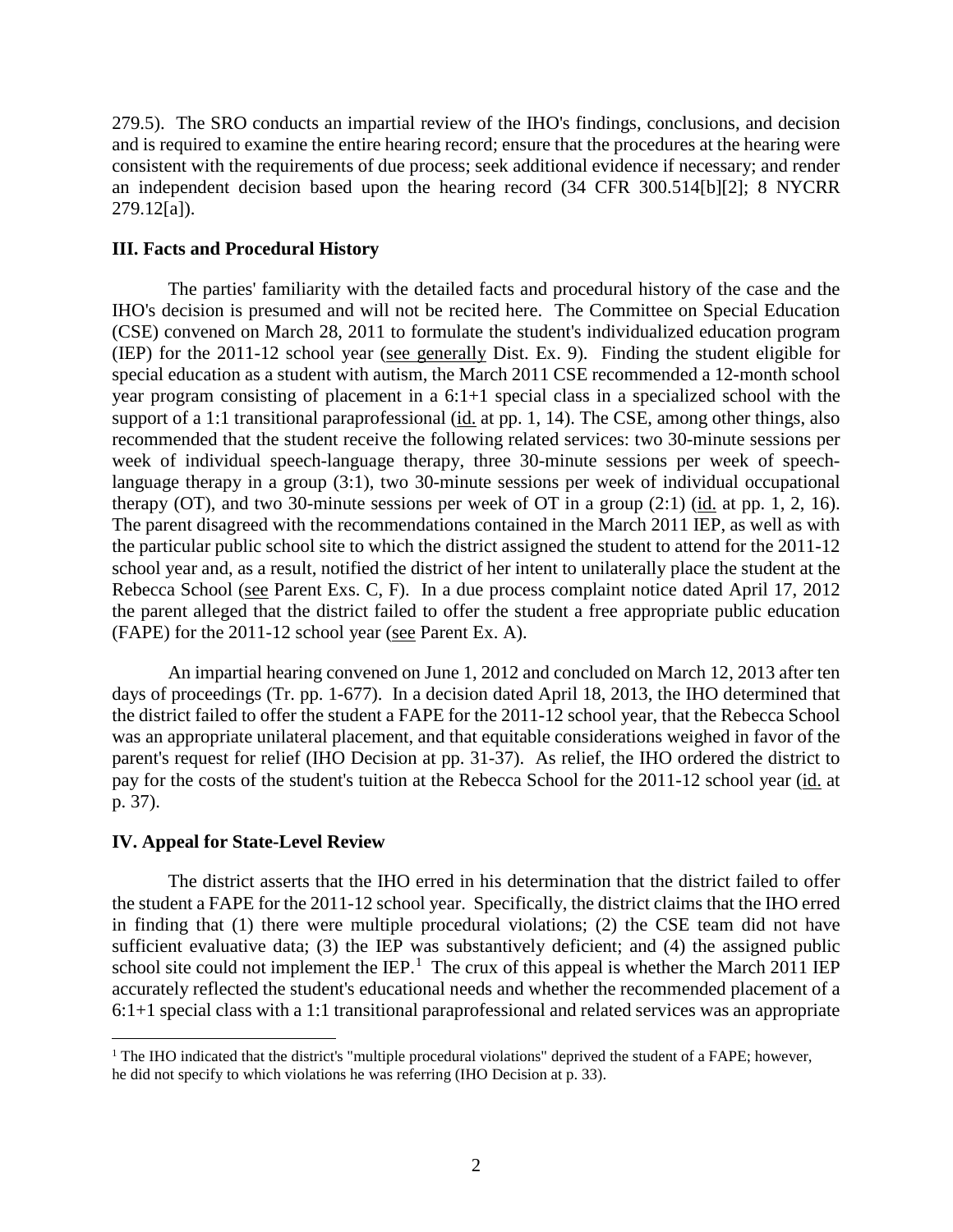educational placement for the student. In addition, the district argues that the parent's allegations concerning the recommended assigned public school site were speculative, the unilateral placement at the Rebecca School was not appropriate, and the equitable considerations do not weigh in favor of the parent's request for relief.

### **V. Applicable Standards**

Two purposes of the IDEA (20 U.S.C. §§ 1400-1482) are (1) to ensure that students with disabilities have available to them a FAPE that emphasizes special education and related services designed to meet their unique needs and prepare them for further education, employment, and independent living; and (2) to ensure that the rights of students with disabilities and parents of such students are protected (20 U.S.C. § 1400[d][1][A]-[B]; see generally Forest Grove Sch. Dist. v. T.A., 557 U.S. 230, 239 [2009]; Bd. of Educ. v. Rowley, 458 U.S. 176, 206-07 [1982]).

A FAPE is offered to a student when (a) the board of education complies with the procedural requirements set forth in the IDEA, and (b) the IEP developed by its CSE through the IDEA's procedures is reasonably calculated to enable the student to receive educational benefits (Rowley, 458 U.S. at 206-07; R.E. v. New York City Dep't of Educ., 694 F.3d 167, 189-90 [2d Cir. 2012]; M.H. v. New York City Dep't of Educ., 685 F.3d 217, 245 [2d Cir. 2012]; Cerra v. Pawling Cent. Sch. Dist., 427 F.3d 186, 192 [2d Cir. 2005]). "'[A]dequate compliance with the procedures prescribed would in most cases assure much if not all of what Congress wished in the way of substantive content in an IEP'" (Walczak v. Florida Union Free Sch. Dist., 142 F.3d 119, 129 [2d Cir. 1998], quoting Rowley, 458 U.S. at 206; see T.P. v. Mamaroneck Union Free Sch. Dist., 554 F.3d 247, 253 [2d Cir. 2009]). While the Second Circuit has emphasized that school districts must comply with the checklist of procedures for developing a student's IEP and indicated that "[m]ultiple procedural violations may cumulatively result in the denial of a FAPE even if the violations considered individually do not" (R.E., 694 F.3d at 190-91), the Court has also explained that not all procedural errors render an IEP legally inadequate under the IDEA (M.H., 685 F.3d at 245; A.C. v. Bd. of Educ., 553 F.3d 165, 172 [2d Cir. 2009]; Grim v. Rhinebeck Cent. Sch. Dist., 346 F.3d 377, 381 [2d Cir. 2003]; Perricelli v. Carmel Cent. Sch. Dist., 2007 WL 465211, at \*10 [S.D.N.Y. Feb. 9, 2007]). Under the IDEA, if procedural violations are alleged, an administrative officer may find that a student did not receive a FAPE only if the procedural inadequacies (a) impeded the student's right to a FAPE, (b) significantly impeded the parents' opportunity to participate in the decision-making process regarding the provision of a FAPE to the student, or (c) caused a deprivation of educational benefits (20 U.S.C. § 1415[f][3][E][ii]; 34 CFR 300.513[a][2]; 8 NYCRR 200.5[j][4][ii]; Winkelman v. Parma City Sch. Dist., 550 U.S. 516, 525-26 [2007]; R.E., 694 F.3d at 190; M.H., 685 F.3d at 245; A.H. v. Dep't of Educ., 394 Fed. App'x 718, 720, 2010 WL 3242234 [2d Cir. Aug. 16, 2010]; E.H. v. Bd. of Educ., 2008 WL 3930028, at \*7 [N.D.N.Y. Aug. 21, 2008], aff'd, 361 Fed. App'x 156, 2009 WL 3326627 [2d Cir. Oct. 16, 2009]; Matrejek v. Brewster Cent. Sch. Dist., 471 F. Supp. 2d 415, 419 [S.D.N.Y. 2007], aff'd, 293 Fed. App'x 20, 2008 WL 3852180 [2d Cir. Aug. 19, 2008]).

The IDEA directs that, in general, an IHO's decision must be made on substantive grounds based on a determination of whether the student received a FAPE (20 U.S.C. § 1415[f][3][E][i]). A school district offers a FAPE "by providing personalized instruction with sufficient support services to permit the child to benefit educationally from that instruction" (Rowley, 458 U.S. at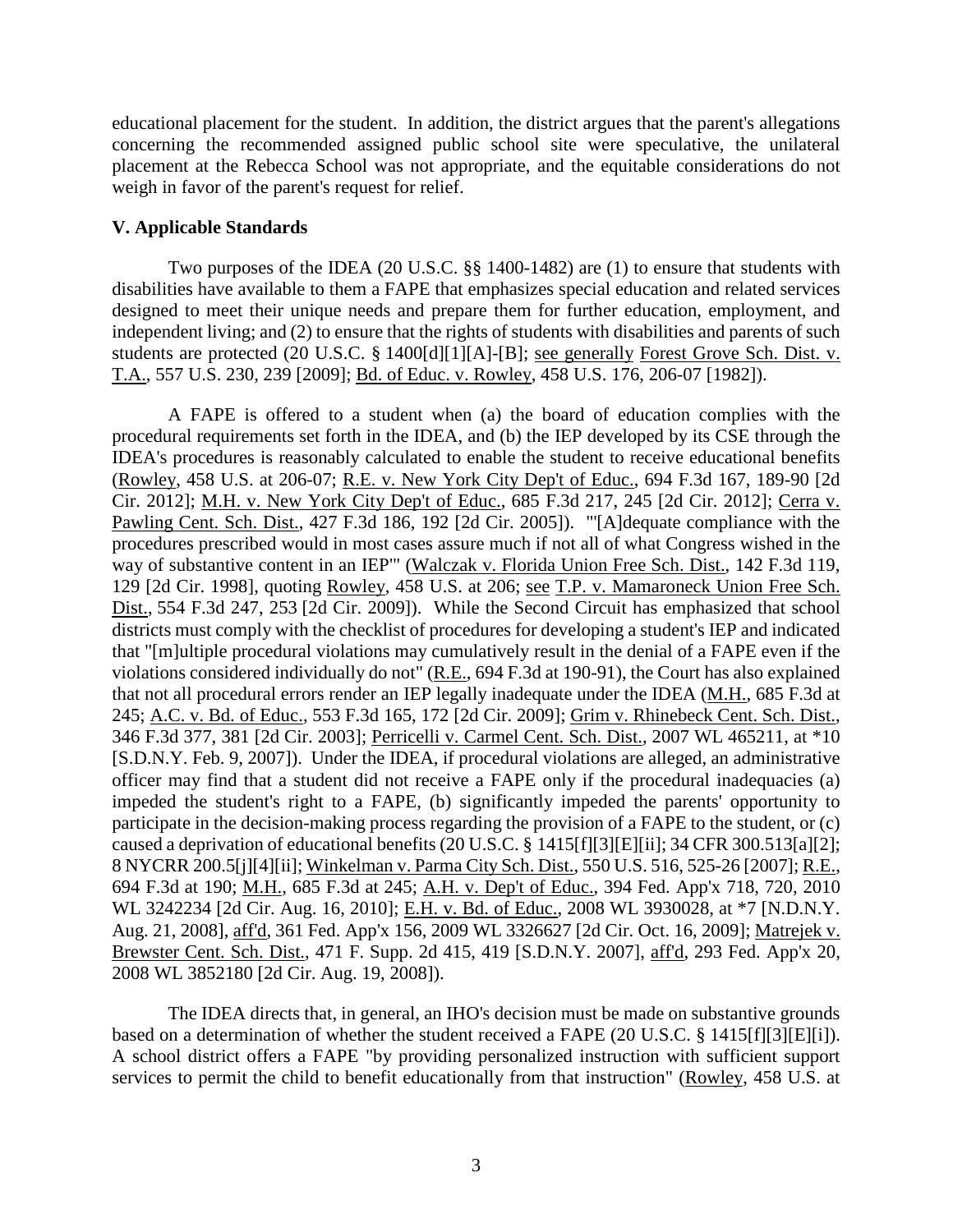203). However, the "IDEA does not itself articulate any specific level of educational benefits that must be provided through an IEP" (Walczak, 142 F.3d at 130; see Rowley, 458 U.S. at 189). The statute ensures an "appropriate" education, "not one that provides everything that might be thought desirable by loving parents" (Walczak, 142 F.3d at 132, quoting Tucker v. Bay Shore Union Free Sch. Dist., 873 F.2d 563, 567 [2d Cir. 1989] [citations omitted]; see Grim, 346 F.3d at 379). Additionally, school districts are not required to "maximize" the potential of students with disabilities (Rowley, 458 U.S. at 189, 199; Grim, 346 F.3d at 379; Walczak, 142 F.3d at 132). Nonetheless, a school district must provide "an IEP that is 'likely to produce progress, not regression,' and . . . affords the student with an opportunity greater than mere 'trivial advancement'" (Cerra, 427 F.3d at 195, quoting Walczak, 142 F.3d at 130 [citations omitted]; see T.P., 554 F.3d at 254; P. v. Newington Bd. of Educ., 546 F.3d 111, 118-19 [2d Cir. 2008]; Perricelli, 2007 WL 465211, at \*15). The IEP must be "reasonably calculated to provide some 'meaningful' benefit" (Mrs. B. v. Milford Bd. of Educ., 103 F.3d 1114, 1120 [2d Cir. 1997]; see Rowley, 458 U.S. at 192). The student's recommended program must also be provided in the least restrictive environment (LRE) (20 U.S.C. § 1412[a][5][A]; 34 CFR 300.114[a][2][i], 300.116[a][2]; 8 NYCRR 200.1[cc], 200.6[a][1]; see Newington, 546 F.3d at 114; Gagliardo v. Arlington Cent. Sch. Dist., 489 F.3d 105, 108 [2d Cir. 2007]; Walczak, 142 F.3d at 132; G.B. v. Tuxedo Union Free Sch. Dist., 751 F. Supp. 2d 552, 573-80 [S.D.N.Y. 2010], aff'd, 486 Fed. App'x 954, 2012 WL 4946429 [2d Cir. Oct. 18, 2012]; E.G. v. City Sch. Dist. of New Rochelle, 606 F. Supp. 2d 384, 388 [S.D.N.Y. 2009]; Patskin v. Bd. of Educ., 583 F. Supp. 2d 422, 428 [W.D.N.Y. 2008]).

An appropriate educational program begins with an IEP that includes a statement of the student's present levels of academic achievement and functional performance (see 34 CFR 300.320[a][1]; 8 NYCRR 200.4[d][2][i]; Tarlowe v. New York City Bd. of Educ., 2008 WL 2736027, at \*6 [S.D.N.Y. July 3, 2008] [noting that a CSE must consider, among other things, the "results of the initial evaluation or most recent evaluation" of the student, as well as the "'academic, developmental, and functional needs'" of the student]), establishes annual goals designed to meet the student's needs resulting from the student's disability and enable him or her to make progress in the general education curriculum (see 34 CFR 300.320[a][2][i], [2][i][A]; 8 NYCRR 200.4[d][2][iii]), and provides for the use of appropriate special education services (see 34 CFR 300.320[a][4]; 8 NYCRR 200.4[d][2][v]; see also Application of the Dep't of Educ., Appeal No. 07-018; Application of a Child with a Disability, Appeal No. 06-059; Application of the Dep't of Educ., Appeal No. 06-029; Application of a Child with a Disability, Appeal No. 04-046; Application of a Child with a Disability, Appeal No. 02-014; Application of a Child with a Disability, Appeal No. 01-095; Application of a Child Suspected of Having a Disability, Appeal No. 93-9).

A board of education may be required to reimburse parents for their expenditures for private educational services obtained for a student by his or her parents, if the services offered by the board of education were inadequate or inappropriate, the services selected by the parents were appropriate, and equitable considerations support the parents' claim (Florence County Sch. Dist. Four v. Carter, 510 U.S. 7 [1993]; Sch. Comm. of Burlington v. Dep't of Educ., 471 U.S. 359, 369- 70 [1985]; R.E., 694 F.3d at 184-85; T.P., 554 F.3d at 252). In Burlington, the Court found that Congress intended retroactive reimbursement to parents by school officials as an available remedy in a proper case under the IDEA (471 U.S. at 370-71; see Gagliardo, 489 F.3d at 111; Cerra, 427 F.3d at 192). "Reimbursement merely requires [a district] to belatedly pay expenses that it should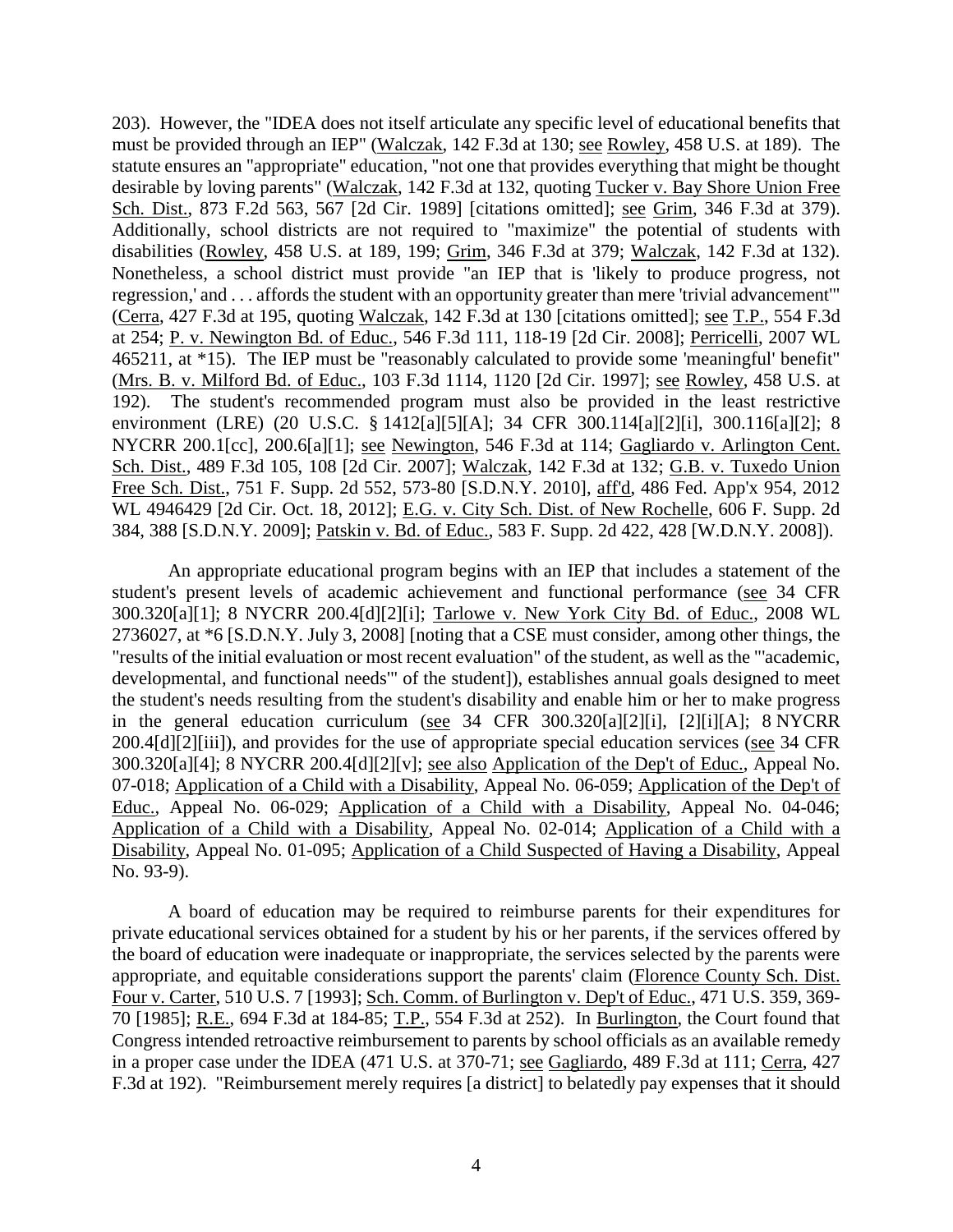have paid all along and would have borne in the first instance" had it offered the student a FAPE (Burlington, 471 U.S. at 370-71; see 20 U.S.C. § 1412[a][10][C][ii]; 34 CFR 300.148).

The burden of proof is on the school district during an impartial hearing, except that a parent seeking tuition reimbursement for a unilateral placement has the burden of proof regarding the appropriateness of such placement (Educ. Law § 4404[1][c]; see R.E., 694 F.3d at 184-85; M.P.G. v. New York City Dep't of Educ., 2010 WL 3398256, at \*7 [S.D.N.Y. Aug. 27, 2010]).

#### **VI. Discussion**

#### **A. March 2011 IEP2**

### **1. Evaluative Information and Present Levels of Performance**

The district contends that the IHO erred in finding that the absence of updated evaluations constituted a denial of FAPE and asserts that the March 2011 IEP sufficiently and accurately described the student's present levels of performance.<sup>3</sup>

A district must conduct an evaluation of a student where the educational or related services needs of a student warrant a reevaluation or if the student's parent or teacher requests a reevaluation (34 CFR 300.303[a]; 8 NYCRR 200.4[b][4]); however, a district need not conduct a reevaluation more frequently than once per year unless the parent and the district otherwise agree and the district must conduct one at least once every three years unless the district and the parent agree in writing that such a reevaluation is unnecessary (8 NYCRR 200.4[b][4]; see 34 CFR 300.303[b][1]-[2]). A CSE may direct that additional evaluations or assessments be conducted in order to appropriately assess the student in all areas related to the suspected disabilities (8 NYCRR 200.4[b][3]). Any evaluation of a student with a disability must use a variety of assessment tools and strategies to gather relevant functional, developmental, and academic information about the student, including information provided by the parent, that may assist in determining, among other things the content of the student's IEP (20 U.S.C. § 1414[b][2][A]; 34 CFR 300.304[b][1]; see Letter to Clarke, 48 IDELR 77 [OSEP 2007]). In particular, a district must rely on technically sound instruments that may assess the relative contribution of cognitive and behavioral factors, in addition to physical or developmental factors (20 U.S.C. § 1414[b][2][C]; 34 CFR 300.304[b][3]; 8 NYCRR 200.4[b][6][x]). A district must ensure that a student is appropriately assessed in all areas related to the suspected disability, including, where appropriate, social and emotional status (20 U.S.C. § 1414[b][3][B]; 34 CFR 300.304[c][4]; 8 NYCRR 200.4[b][6][vii]). An evaluation of a student must be sufficiently comprehensive to identify all of the student's special education and related services needs, whether or not commonly linked to the disability category in which the student has been classified (34 CFR 300.304[c][6]; 8 NYCRR 200.4[b][6][ix]; see Application of the Dep't of Educ., Appeal No. 07-018).

<sup>&</sup>lt;sup>2</sup> To the extent that the IHO did not rule on procedural inadequacies in the conduct of the CSE meeting, the parents did not attempt to advance any argument on these points on appeal.

<sup>&</sup>lt;sup>3</sup> The IHO did not discuss the basis for his finding that the evaluations were inadequate.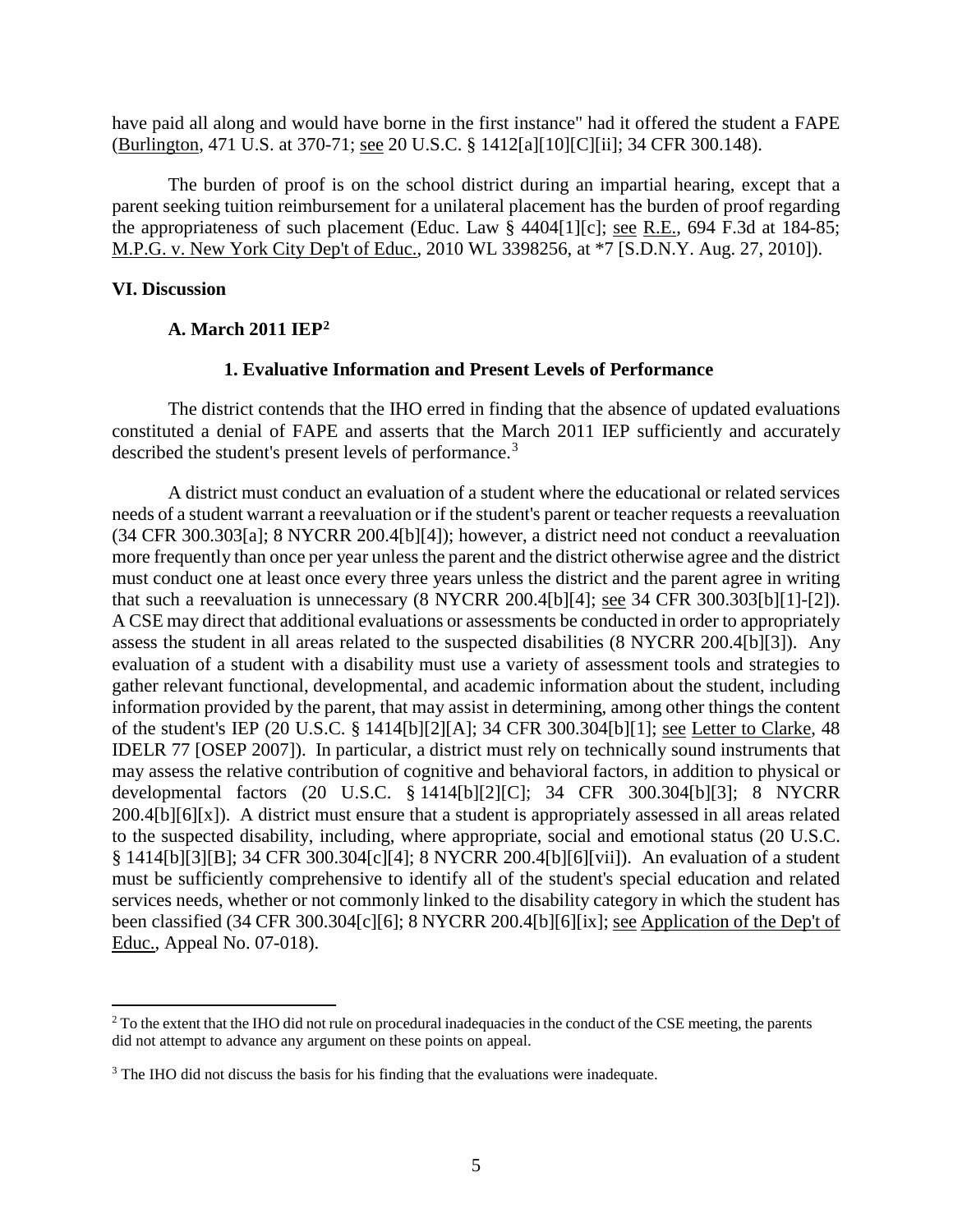Among the other elements of an IEP is a statement of a student's academic achievement and functional performance and how the student's disability affects his or her progress in relation to the general education curriculum (20 U.S.C. § 1414[d][1][A][i][I]; 34 CFR 300.320[a][1];8 NYCRR 200.4[d][2][i]; see 8 NYCRR 200.1[ww][3][i]). In developing the recommendations for a student's IEP, the CSE must consider the results of the initial or most recent evaluation; the student's strengths; the concerns of the parents for enhancing the education of their child; the academic, developmental and functional needs of the student, including, as appropriate, the student's performance on any general State or district-wide assessments as well as any special factors as set forth in federal and State regulations (34 CFR 300.324[a]; 8 NYCRR 200.4[d][2]).

In this case, the hearing record shows that the March 2011 CSE considered a January 2011 classroom observation, that described the student's participation in math instruction and a movement group in his Rebecca School classroom; a December 2010 Rebecca School progress report, that described the student's academic abilities, communication skills, social/emotional functioning, motor development, and daily living skills; a February 2009 psychological evaluation, that included the results of standardized intelligence testing and the student's score on an autism rating scale; an October 2008 social history update, and the student's IEP for the 2010-11 school year (Tr. pp. 65-70; Dist. Exs. 12-16). In addition, the student's parent and then-current teacher from Rebecca School participated in the March 2011 CSE meeting and provided information regarding the student's needs (Tr. pp. 62-63, 522-24, 550-51, 600; Dist. Ex. 9 at p. 2). Based on an independent review of the information considered by the March 2011 CSE, I find that the CSE had before it current evaluative information relative to the student, which was sufficient to enable the CSE to develop the student's March 2011 IEP.

The district also asserts that the March 2011 IEP adequately described the student's present levels of academic achievement and functional performance, sensory needs, and the information reflected in the student's December 2010 Rebecca School progress report. The student's thencurrent teacher from Rebecca School participated in the March 2011 CSE meeting and discussed the student's academic functioning levels, social/emotional functioning, behavior, and physical development (Tr. pp. 84-98). Academic and social/emotional management needs on the IEP were also developed with the student's parent and then-current teacher (Tr. pp. 90-91; 94-95).

Although the parent is correct in asserting that the March 2011 IEP lacks information regarding the student's then-current functioning in the area of speech-language development, I find this omission does not rise to the level of denial of a FAPE as the hearing record reflects that the student's speech-language needs were discussed during the March 2011 CSE meeting, speechlanguage goals addressing articulation skills and pragmatic, receptive, and expressive language were included in the IEP, and speech-language therapy services were increased for the 2011-12 school year per the parent's request because the student was still exhibiting significant language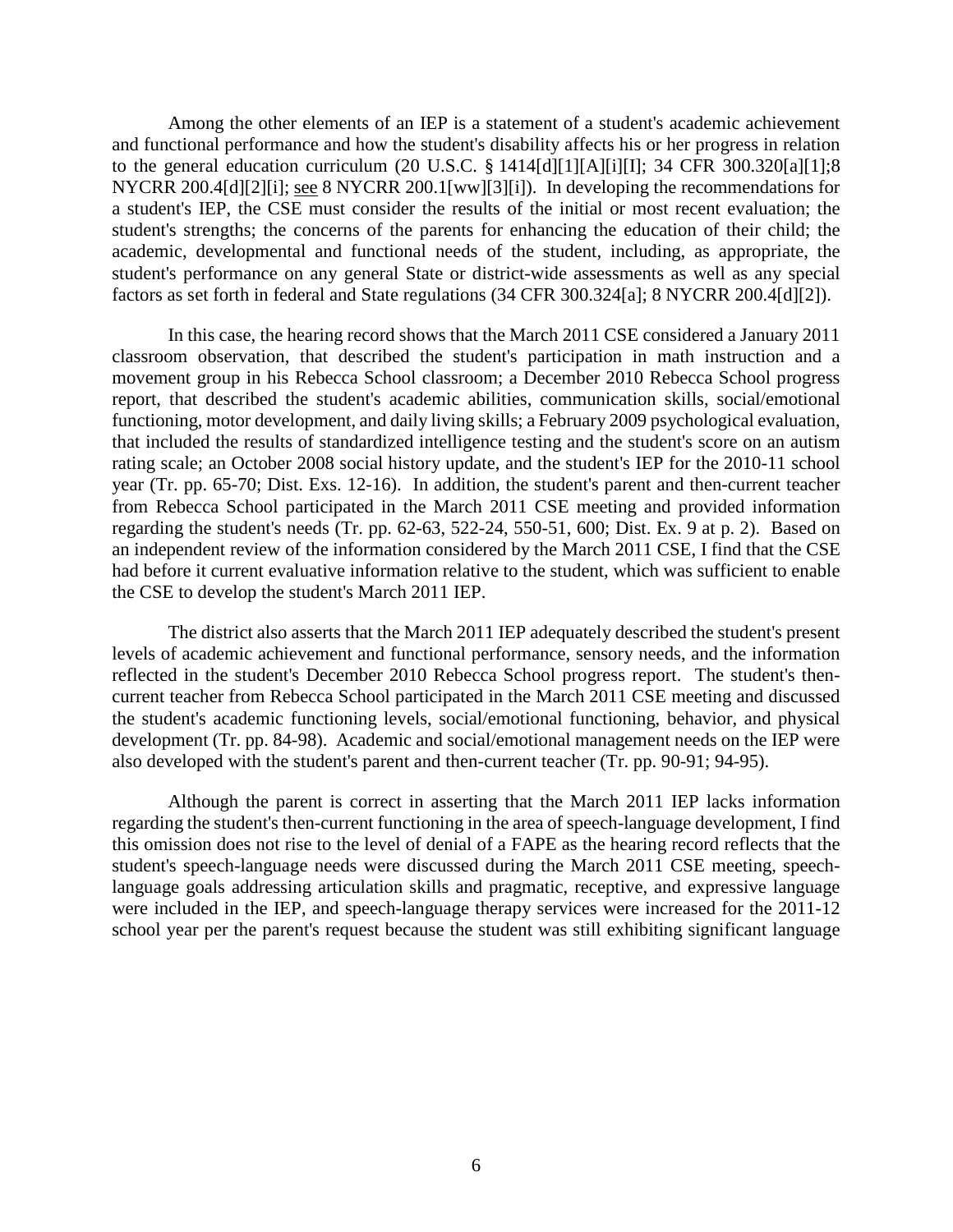delays (Tr. pp. 72, 74-75, 79, 104-08, 112-13; Dist. Ex. 9 at pp. 2, 10-11, 13). 4 Thus, the hearing record does not support a finding that the lack of description of the student's speech-language needs resulted in a denial of a FAPE in this case (see F.B. v. New York City Dep't of Educ., 923 F. Supp. 2d 570, 581-82 [S.D.N.Y. 2013]; see also P.G. v. New York City Dep't of Educ., 959 F.Supp.2d 499, 512 [S.D.N.Y. 2013] [holding that an IEP need not specify in detail every deficit arising from a student's disability so long as the CSE develops a program that is "designed to address precisely those issues"]).

Furthermore, a review of the evidence in the hearing record demonstrates that the March 2011 IEP otherwise accurately described the student's present levels of academic achievement, as well as social and physical development, and the description of the student's needs was consistent with the evaluative information available to the March 2011 CSE (compare Dist. Ex. 9 at pp. 3-5, with Dist. Ex. 13 at pp. 1-6). Accordingly, the IHO's finding that there was a denial of a FAPE due to insufficient or inappropriate present levels of performance in the March 2011 IEP must be reversed.

#### **2. Annual Goals**

Review of the evidence in the hearing record supports the district's assertion that the IHO erred in determining that the March 2011 IEP goals were vague and inappropriate. The school psychologist who participated in the March 2011 CSE meeting testified that the annual goals and short-term objectives included in the IEP were written based on information provided in large part by teachers and providers who were very familiar with the student's functioning (Tr. p. 137; compare Dist. Ex. 9 at pp. 6-13, with Dist. Ex. 13 at pp. 10-12). Further, a review of the March 2011 IEP annual goals shows that they directly relate to the student's identified needs. For example, to address the student's academic deficits, the CSE recommended goals targeting reading, mathematics, and writing (Dist. Ex. 9 at pp. 6-8). To address the student's communication deficits, the CSE recommended goals targeting pragmatic, expressive, and receptive language, and articulation (id. at pp. 10, 11, 13). To address the student's attention, motor deficits, sensory needs, and daily living skills, the CSE recommended goals that focused on sensory processing, motor planning, visual processing, activities of daily living, and emotional regulation (id. at pp. 9, 10, 12). Finally, to address the student's social/emotional deficits, the CSE recommended goals that focused on social skills, pragmatic language, and emotional regulation (id. at pp. 10, 12, 13).

To the extent the parent disputes the CSE's reliance on the goals proposed by the Rebecca School because such goals were intended to be implemented utilizing a particular methodology, such argument is without merit. The director of the Rebecca School opined as to her viewpoint that it would be very difficult to implement the March 2011 IEP without utilizing Developmental

 <sup>4</sup> The school psychologist testified that she made a typographical error on the March 2011 IEP, typing "occupational therapy" instead of "speech therapy" on several of the speech-language annual goals (Tr. pp. 104- 107; see Dist. Ex. 9 at pp. 10, 11, 13). Although the student's then-current speech therapist indicated that "it could be very confusing to an outsider reading the report," I find that the content of the relevant annual goals targeted needs related to speech-language and were written such that reasonable professionals would interpret the typographical error as a mistake (Tr. p. 586). As such, the errors do not rise to a procedural violation; to find otherwise, would be to "exalt form over substance" (M.H. v. New York City Dep't of Educ., 2011 WL 609880, at \*11 [S.D.N.Y. Feb. 16, 2011]).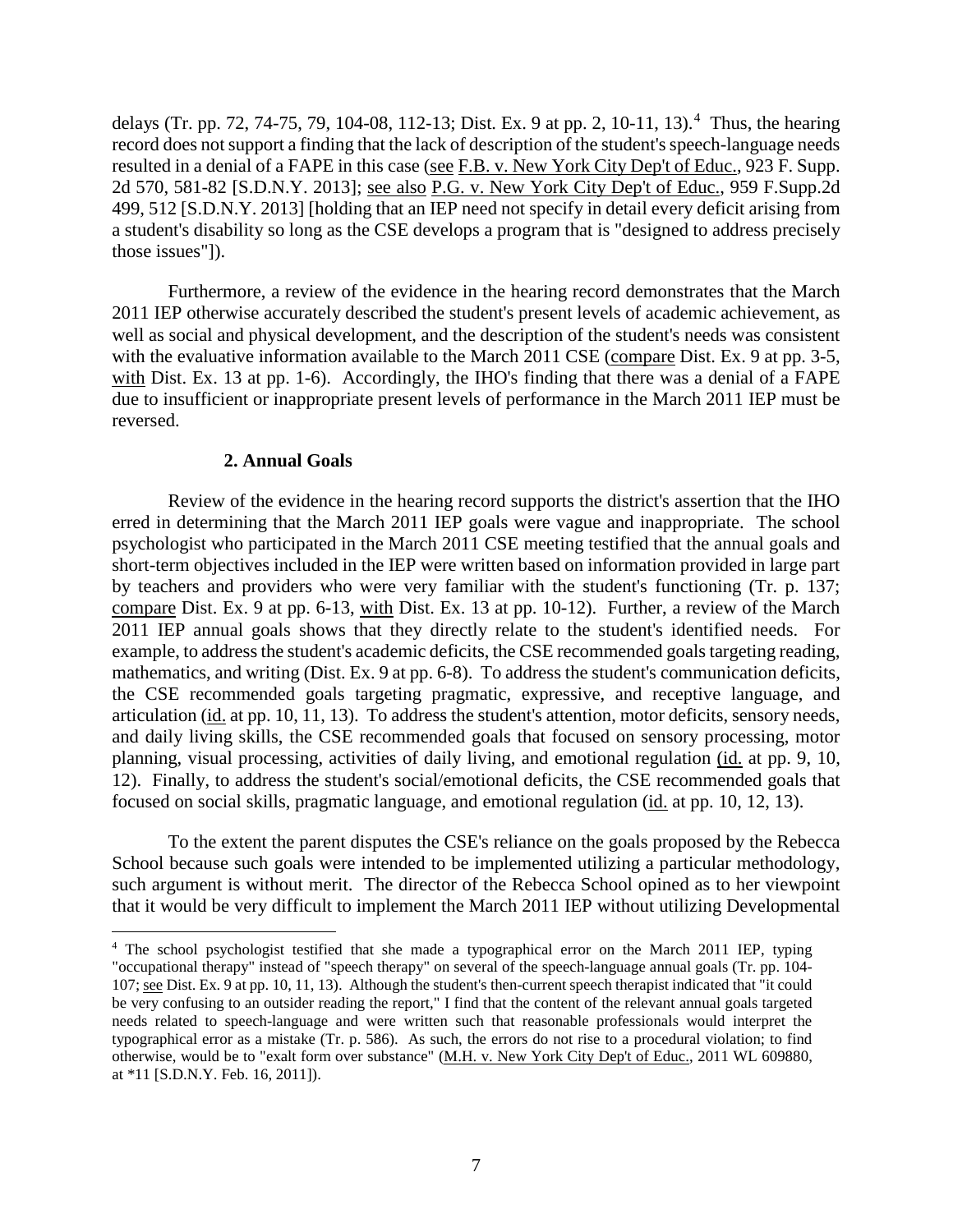Individual-difference Relationship-based (DIR) methodology because some of the terms used in the IEP annual goals were directly taken out of DIR and because the goals were written with the intention that they be implemented "utilizing DIR methodology in an 8:1:3 ratio" and were "not written for a 6:1:1 ratio" (Tr. pp. 377, 379-80). However, under the IDEA and State and federal regulations, a determination of the appropriateness of a particular set of annual goals and shortterm objectives for a student turns not upon their suitability for a particular methodology, but rather on whether the annual goals and short-term objectives are consistent with and relate to the identified needs and abilities of the student (see 20 U.S.C. § 1414[d][1][A][i][II]; 34 CFR 300.320[a][2][i]; 8 NYCRR 200.4[d][2][iii]). There is nothing in the hearing record that persuasively indicates that the March 2011 IEP annual goals could not be implemented in another setting aside from the Rebecca School or that they could not be employed with a methodology other than DIR (cf. A.D. v. New York City Dep't of Educ., 2013 WL 1155570 [S.D.N.Y. Mar. 19, 2013] [affirming the SRO's rejection of the parents' contention that the assigned TEACH classroom could not implement the annual goals in the IEP, which contention noted that they were also related to the DIR methodology]).

#### **3. 6:1+1 Special Class Placement with 1:1 Transitional Paraprofessional**

With regard to the appropriateness of the 6:1+1 special class placement, the parent argues that the student required a more structured and individualized setting, such as the 8:1+3 special class setting recommended by his then-current teacher at the Rebecca School (Tr. pp. 625-26; Parent Ex. A at p. 2). State regulations provide that a 6:1+1 special class placement is designed for students "whose management needs are determined to be highly intensive, and requiring a high degree of individualized attention and intervention" (8 NYCRR 200.6 [h][4][ii][a]).

The hearing record reflects that the student demonstrated needs in the areas of academics, motor skills, sensory regulation, and social/emotional functioning (Tr. pp. 369-71, 501-04; Dist. Ex. 9 at pp. 3-5). According to the March 2011 IEP, the CSE considered and rejected special classes in specialized schools with  $12:1+1$  and  $8:1+1$  ratios because they would not be sufficiently supportive (Dist. Ex. 9 at p. 15). In addition, a 6:1+1 special class in a specialized school without the additional support of a transitional paraprofessional was considered and rejected as insufficiently supportive (id.).

According to the March 2011 CSE meeting minutes, the CSE discussed all aspects of the IEP including input from the parent and Rebecca School staff (Dist. Ex. 10). The parent and the student's teacher expressed reservations during the March 2011 CSE meeting regarding whether a 6:1+1 special class placement would be supportive enough to address the student's needs (Tr. pp. 550-51, 625). The student's teacher indicated that he required a lot of one-to-one instruction (Tr. p. 551). In response to the parent's concern, the CSE recommended the addition of a 1:1 transitional paraprofessional to increase the level of support for the student, which resulted in a similar student-to-adult ratio as his then-current Rebecca School placement (Tr. pp. 119-21). The parent indicated that she expressed concerns to the CSE regarding the 1:1 paraprofessional, stating that she wanted the student to be "able to handle it on his own" and did not want the student to become attached to someone during the transition (Tr. p. 600). However, the parent also testified that the student's "main issue" was his "inability to take in change or things that did not go his way" and that if the student did not "have people to help him individually," he would "shut out"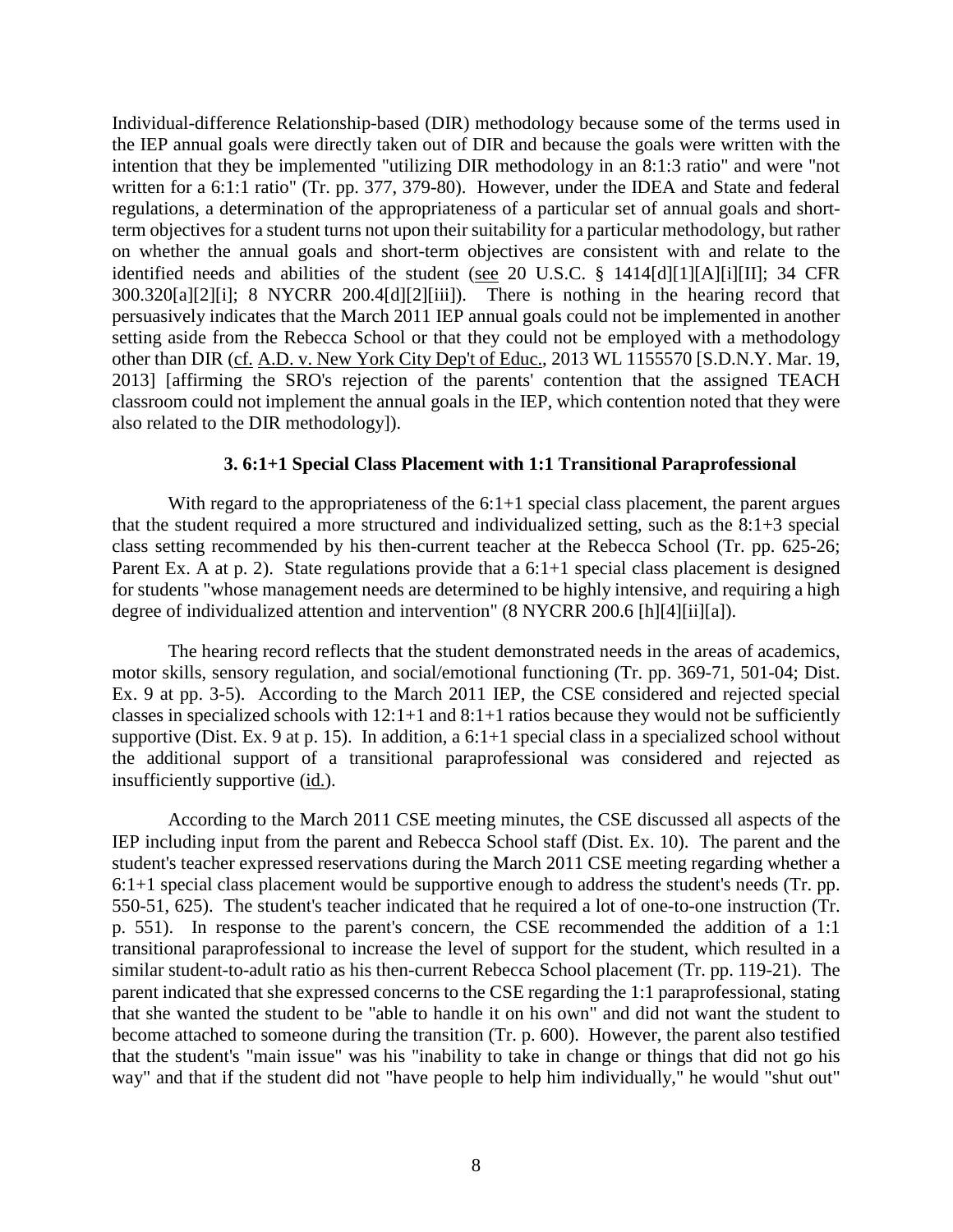(Tr. p. 608). The school psychologist testified that the role of the transitional paraprofessional was to help support the student as he changed from one school environment to another and to facilitate the change to make it smooth (Tr. p. 131). To further address the parent's concerns regarding the transitional paraprofessional, the CSE created goals specifying skills the paraprofessional would work on with the student (Tr. pp. 132-33; see Dist. Ex. 9 at p. 12-13).

Next, the parent alleges that the IEP failed to provide sufficient sensory support for the student to remain regulated throughout the school day.<sup>5</sup> The student was described as "sensory seeking" but "able to maintain a calm and regulated state for the majority of the school day" (Dist. Ex 9 at pp. 4-5). The record reflects that the IEP described the student's sensory needs, identified academic and social/emotional management needs, included OT as a related service with goals to address sensory processing, and included a 1:1 transitional paraprofessional to offer additional support and help the student expand his interactions with adults and peers and deal with novel situations (Tr. pp. 101-02, 108-10, 134-35, 160-62; Dist. Ex. 9 at pp. 3-5, 9-10, 12-14). The March 2011 IEP identified supports to address the student's management needs, including his sensory needs, including repetition, visual cues, verbal prompts, sensory input and breaks, access to a quiet space, and movement during activities (id. at p. 3). Based on the foregoing, the hearing record supports a finding that the March 2011 sufficiently described the student's sensory needs and recommended sufficient supports and services to address those needs.

Here, consistent with the student's needs and State regulations, the March 2011 CSE appropriately recommended a 12-month school year program in a 6:1+1 special class placement in a specialized school with a 1:1 transitional paraprofessional together with related services to address the student's needs in the area of academics, language, sensory regulation, social/emotional functioning, and motor skills (Dist. Ex. 9 at pp. 1-5, 14).

#### **4. Parent Counseling and Training**

The parent correctly asserts that the March 2011 IEP should have but did not include parent counseling and training (see 8 NYCRR 200.4[d][2][v][b][5], 200.13[d]; see also 34 CFR 300.34[c][8]; 8 NYCRR 200.1[kk]). However, the presence or absence of parent counseling and training in an IEP does not necessarily have a direct effect on the substantive adequacy of the plan (see R.E., 694 F.3d at 191). Moreover, districts are required to provide parent counseling and training pursuant to State regulations and, therefore, "remain accountable for their failure to do so no matter the contents of the IEP" (id.; see 8 NYCRR 200.13[d]; see also R.B. v. New York City Dept. of Educ., 15 F. Supp. 3d 421, 431-32 [S.D.N.Y. 2014]; A.D., 2013 WL 1155570, at \*11-  $*12$ ).

Here, the hearing record reflects that the CSE discussed parent counseling and training as a standard part of the 6:1+1 special class placement offered to the student and the parent made no objections at the March 2011 CSE meeting (Tr. pp. 117-18, 133-34; Dist. Ex. 10). Thus, although

 <sup>5</sup> The IHO addressed the parent's allegation relating to supports for the student's sensory needs only in the context of the ability of the assigned public school site to address such needs (see IHO Decision at p. 35). However, the parent also alleged in her due process complaint notice and argues on appeal that the March 2012 IEP lacked the necessary supports to address the student's sensory needs (see Parent Ex. A at p. 2).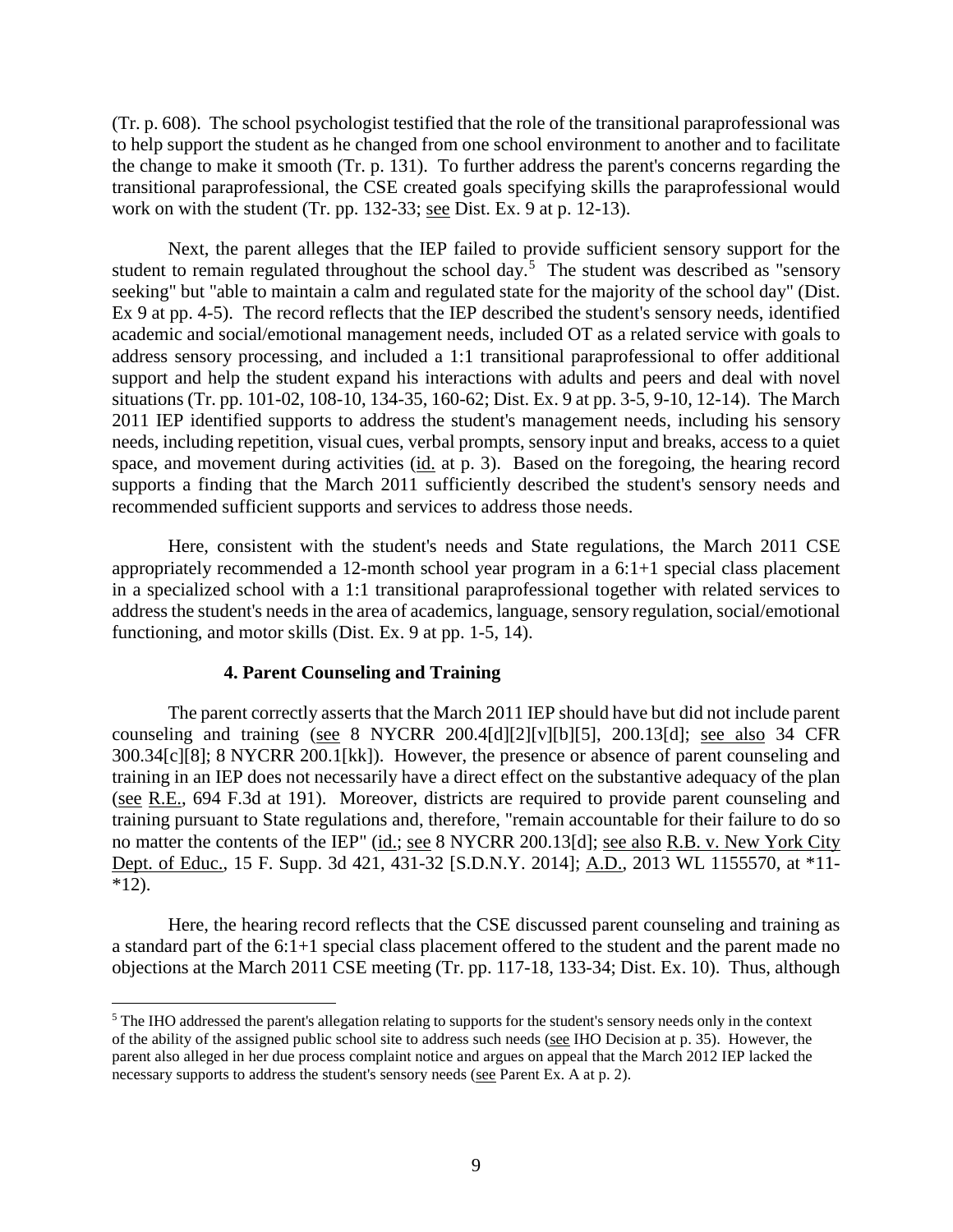parent counseling and training was not included on the March 2011 IEP, the hearing record reflects the matter was discussed during the CSE meeting in order to make the parent aware this service would be available. Based on the foregoing, while the district's failure to provide parent counseling and training in the March 2011 IEP in this instance constituted a procedural violation of State regulations, there is no evidence in the hearing record that this violation, by itself, resulted in a denial of a FAPE.

#### **B. Challenges to the Assigned Public School Site**

In his decision, the IHO also addressed some of the parent's concerns regarding the particular public school site to which the district assigned the student to attend during the 2011-12 school year (IHO Decision p. 35). On appeal, the district contends that the IHO erred in reaching the parent's contentions about the assigned school since the student did not attend it and, alternatively, asserts that, even if the IHO properly addressed these issues, the hearing record does not support his conclusions. Neither the law nor the facts of this case support the IHO's conclusions.

Initially, for the reasons set forth in other State-level administrative decisions resolving similar disputes (e.g., Application of the Dep't of Educ., Appeal No. 14-025; Application of the Dep't of Educ., Appeal No. 12-090; Application of a Student with a Disability, Appeal No. 13- 237), I agree with the district. Specifically, the parent's claims regarding functional grouping, the methodology utilized, and the physical environment at the assigned public school site turn on how the March 2011 IEP would or would not have been implemented. Because it is undisputed that the student did not attend the district's assigned public school site (see Parent Exs. C; G), the parent cannot prevail on these speculative claims (R.E., 694 F.3d at 186-88; see F.L. v. New York City Dep't of Educ., 553 Fed. App'x 2, 9, 2014 WL 53264 [2d Cir. Jan. 8, 2014] [citing R.E. and explaining that "[s]peculation that [a] school district will not adequately adhere to [an] IEP is not an appropriate basis for unilateral placement" and that the "appropriate forum for such a claim is 'a later proceeding' to show that the child was denied a [FAPE] 'because necessary services included in the IEP were not provided in practice"]; K.L. v. New York City Dep't of Educ., 530 Fed. App'x 81, 87 [2d Cir. 2013]; P.K. v. New York City Dep't of Educ., 526 Fed. App'x 135, 141, 2013 WL 2158587 [2d Cir. May 21, 2013]; see also C.F. v. New York City Dep't of Educ., 746 F.3d 68, 79 [2d Cir. Mar. 4, 2014]; C.L.K. v. Arlington Sch. Dist., 2013 WL 6818376, at \*13 [S.D.N.Y. Dec. 23, 2013]; R.C. v. Byram Hills Sch. Dist., 906 F. Supp. 2d 256, 273 [S.D.N.Y. 2012]).

However, even assuming for the sake of argument that the student had attended the district's recommended program at the assigned school, the evidence in the hearing record does not support the conclusion that the district would have deviated from the student's IEP in a material or substantial way that would have resulted in a failure to offer the student a FAPE ( $e.g.,$  Tr. pp. 186, 203-04, 210, 239, 244-45, 267-69; see A.P. v. Woodstock Bd. of Educ., 370 Fed. App'x 202, 205, 2010 WL 1049297 [2d Cir. Mar. 23, 2010]; Van Duyn v. Baker Sch. Dist. 5J, 502 F.3d 811, 822 [9th Cir. 2007]; Houston Indep. Sch. Dist. v. Bobby R., 200 F.3d 341, 349 [5th Cir. 2000]; see D.D-S. v. Southold Union Free Sch. Dist., 2011 WL 3919040, at \*13 [E.D.N.Y. Sept. 2, 2011], aff'd 506 Fed. App'x 80, 2012 WL 6684585 [2d Cir. Dec. 26, 2012]; A.L. v. New York City Dep't of Educ., 812 F. Supp. 2d 495, 502-03 [S.D.N.Y. 2011]).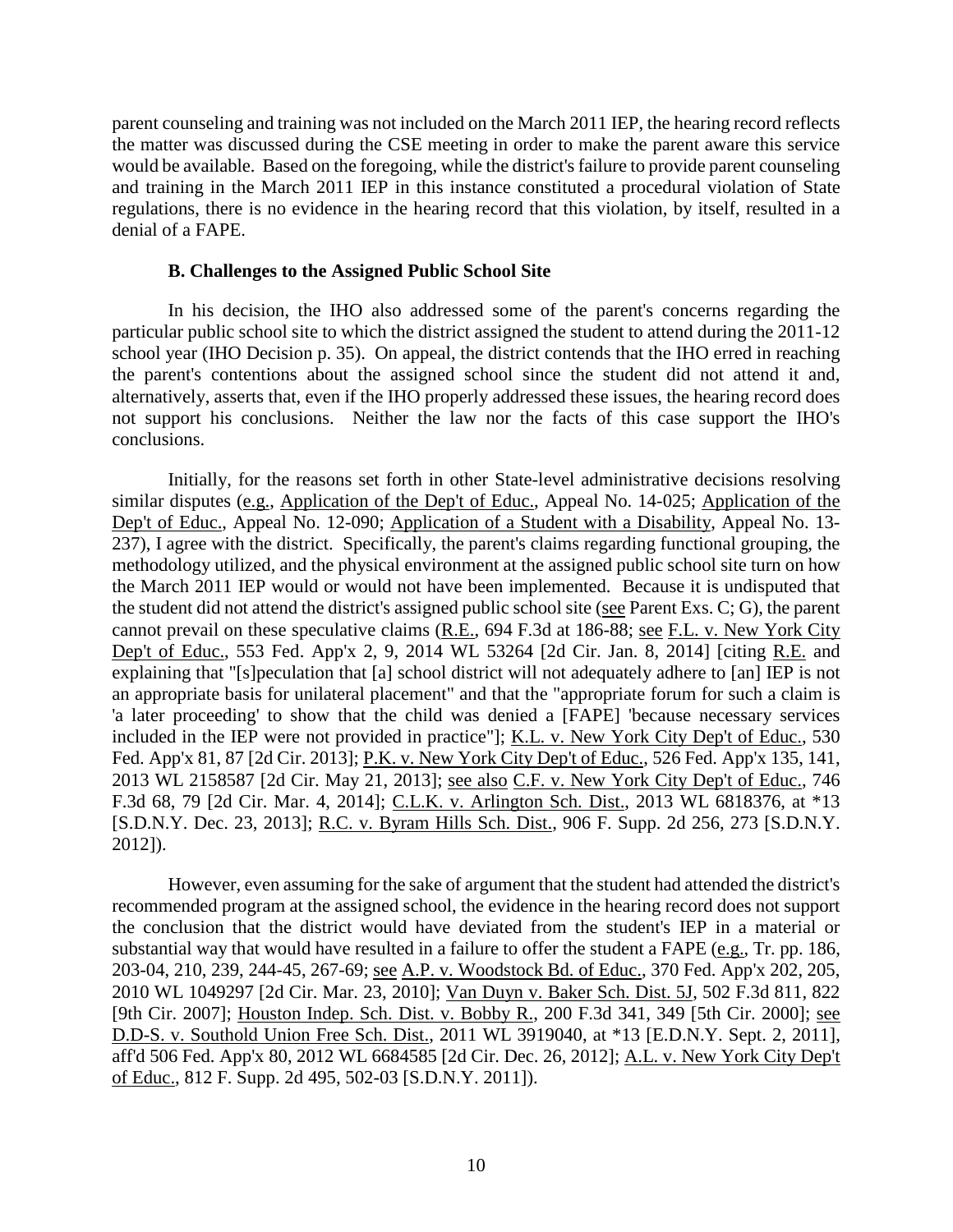Regarding the parents' claim that the assigned school would use an inappropriate methodology, generally, while an IEP must provide for specialized instruction in a student's areas of need, a CSE is not required to specify methodology on an IEP, and the precise teaching methodology to be used by a student's teacher is usually a matter to be left to the teacher (Rowley, 458 U.S. at 204; R.B. v. New York City Dep't of Educ., 2014 WL 5463084, at \*4 [2d Cir. Oct. 29, 2014]; A.S. v. New York City Dep't of Educ., 573 Fed. App'x 63, 66, 2014 WL 3715461 [2d Cir. July 29, 2014]; M.M. v. Sch. Bd., 437 F.3d 1085, 1102 [11th Cir. 2006]; Lachman v. Illinois State Bd. of Educ., 852 F.2d 290, 297 [7th Cir. 1988]; F.L. v. New York City Dep't of Educ., 2012 WL 4891748, at \*9 [S.D.N.Y. Oct.16, 2012], aff'd, 553 Fed. App'x 2 [2d Cir. Jan. 8, 2014]; see also K.L. v New York City Dep't of Educ., 2012 WL 4017822 at \*12 [S.D.N.Y. Aug. 23, 2012] [noting that it is "well established that once an IEP satisfies the requirements of the [IDEA], questions of educational methodology may be left to the state to resolve"], aff'd, 530 Fed. App'x 81, 2013 WL 3814669 [2d Cir. July 24, 2013]). As long as any methodologies referenced in a student's IEP are "appropriate to the [student's] needs" (34 CFR 300.39[a][3]), the omission of a particular methodology is not necessarily a procedural violation (see R.B., 2014 WL 5463084, at \*4; R.E., 694 F.3d at 192-94 [upholding an IEP when there was no evidence that the student "could not make progress with another methodology"]). However, where the use of a specific methodology is required for a student to receive an educational benefit, the student's IEP should indicate this (see, e.g., R.E., 694 F.3d at 194 [finding an IEP substantively inadequate where there was "clear consensus" that a student required a particular methodology, but where the "plan proposed in [the student's] IEP" offered "no guarantee" of the use of this methodology]; see also R.B., 2014 WL 5463084, at \*4; A.S., 573 Fed. App'x at 66 [finding that it could not "be said that [the student] could only progress in an ABA program"]).

Here, there is no evidence in the hearing record suggesting that there was a clear consensus that the student's IEP should be limited to one particular methodology to the exclusion of other approaches and it does not appear that a particular methodology was contemplated by the March 2011 CSE (see Dist. Ex. 9). Consequently, the parent's claim that the assigned public school site utilized an inappropriate methodology is without merit.<sup>6</sup> The school psychologist testified that methodology was not brought up or discussed at the March 2011 CSE meeting and it was up to the teacher and individual providers to determine how best to work with a student at a particular time (Tr. pp. 156-57, 173-74). Although the director of the Rebecca School indicated that it would be difficult to implement the IEP without utilizing DIR methodology, she agreed that methods other than DIR could be used to implement the student's management needs (Tr. pp. 377, 407-13). However, in her opinion, methodologies such as applied behavioral analysis (ABA) and Treatment and Education of Autistic and Related Communication-Handicapped Children (TEACCH) would not be appropriate for the student (Tr. pp. 434-36).

The student's then-current teacher from Rebecca also indicated that the IEP goals were based off of DIR methodology (Tr. pp. 525-26). She went on to say that she felt the strategy was successful with the student and "that is what our school does", but she did not recall informing the CSE about a particular methodology (Tr. p. 526). The student's mother testified that ABA and

<sup>&</sup>lt;sup>6</sup> While the parent raised the question of methodology in the due process complaint notice as it related to the assigned public school site (Parent Ex. A at p. 2), in her answer to the district's petition, she has shifted approaches and now attempts to argue for the first time on appeal that the IEP should have identified a particular methodology.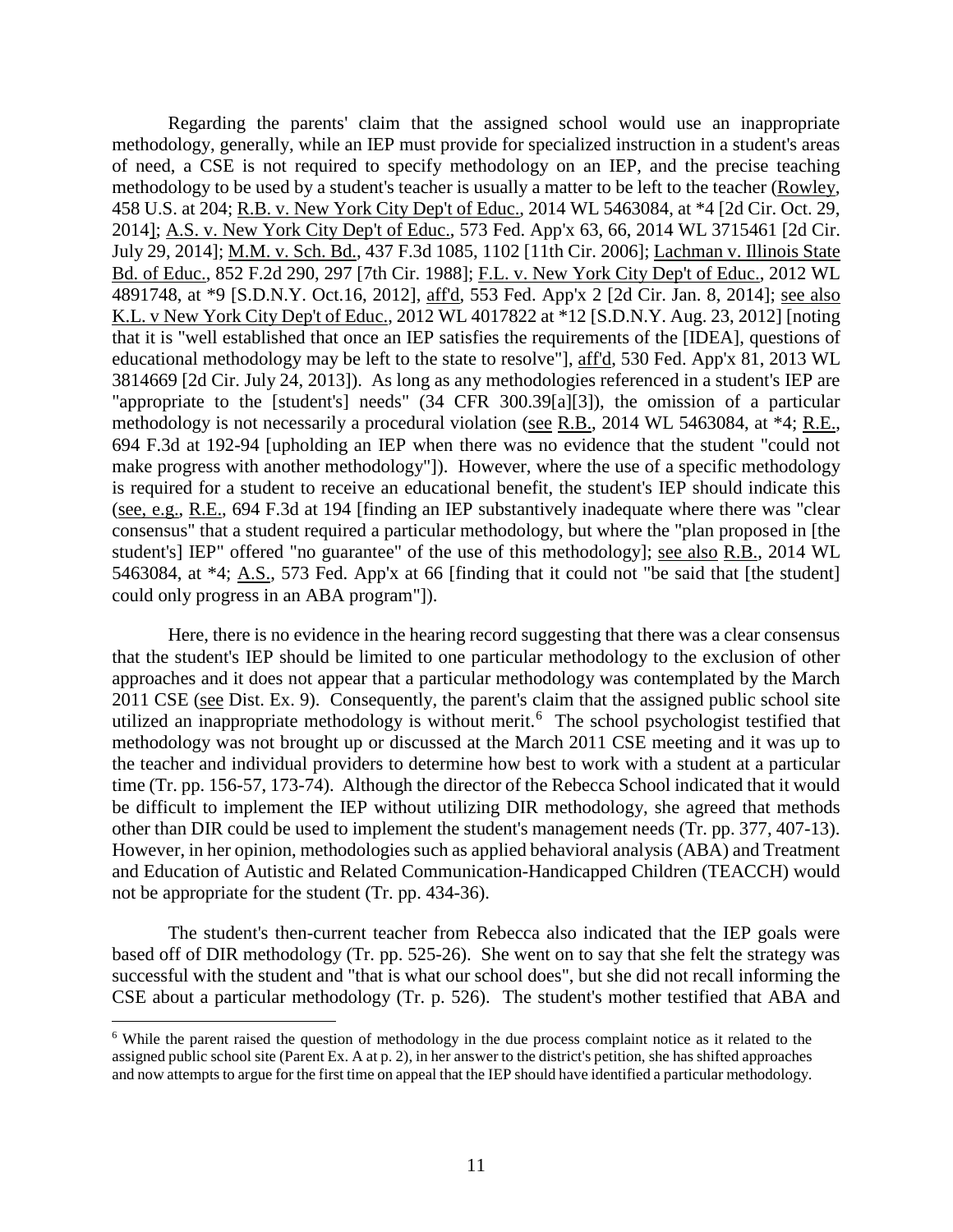TEACCH methodologies were utilized with the student in preschool and TEACCH helped him with regulation (Tr. pp. 596-97).<sup>7</sup> She also noticed a difference in him when she started doing DIR at home (Tr. p. 598). Based upon the foregoing, a review of the evidence in the hearing record does not demonstrate that the student was only able to learn using one methodology. Furthermore, absent evidence in the hearing record that the CSE had information regarding a particular methodology that the student required, the parent's claim that the assigned public school site utilized an inappropriate methodology is without merit.

Next, the district asserts that the IHO erred in finding that the assigned school could not address the student's sensory needs because it did not have the required equipment (IHO Decision at p. 35). Contrary to the IHO's conclusion that the assigned school did not have required equipment to meet the student's sensory needs, the curriculum support teacher from the assigned school testified that there was sensory equipment in the building (Tr. pp. 268-70). Furthermore, although, as the IHO noted, a swing was used with the student at the Rebecca School (see IHO Decision at p. 35), the district was not required to furnish "every special service necessary to maximize each handicapped child's potential," provide the optimal level of services, or even provide a level of services that would confer additional benefits (Reyes v. New York City Dep't of Educ., 2012 WL 6136493, at \*7 [S.D.N.Y. Dec. 11, 2012] [finding the parent's claim that the district public school was not appropriate because it lacked a therapeutic swing speculative and approving of the SRO's finding that the district was not required to provide such a support, notwithstanding that the student utilized a swing at the private school], rev'd on other grounds, 760 F.3d 211 [2d Cir. 2014]; see A.H., 394 Fed. App'x at 721; Cerra, 427 F.3d at 195; D.B. v. New York City Dep't. of Educ., 2011 WL 4916435, at \*12 [S.D.N.Y. Oct. 12, 2011] [although IEP did not provide student with all of the services her parents would have liked and which were available to the student at a private school, the IEP did provide the student with a FAPE in the LRE]; see also Carlisle Area Sch. v. Scott P., 62 F.3d 520, 534 [3d Cir. 1995]).

## **VII. Conclusion**

In summary, having determined the IHO erred in concluding that the district failed to offer the student a FAPE for the 2011-12 school year, the necessary inquiry is at an end and there is no need to reach the issues of whether the student's unilateral placement at the Rebecca School was

<sup>&</sup>lt;sup>7</sup> This evidence of the student's actual experience with ABA cuts against the general opinion evidence offered by the director of the Rebecca School at the time of the hearing suggesting reasons why ABA and TEACCH would not be appropriate for the student (Tr. pp. 434-36). This opinion evidence would have been no more persuasive even if it had been offered directly to the CSE. A student's recent negative experience with a particular educational methodology may, in some circumstances, suggest that the student's IEP should note such methodological difficulties or, if necessary, even exclude a particular methodology from being employed. If a parent seeks a particular methodology on the IEP, the district should provide a prior written notice district that describe why it acted or declined to act on parent's request together with a description of each evaluation procedure, assessment, record, or report that was used as a basis for the district's proposed action (see 34 CFR 300.503; 8 NYCRR 200.5[a]). However, on facts such as those present in this case, in which the student had some success with ABA in the past, the district need not immediately jump to the opposite end of the spectrum by limiting the IEP to a single methodology, which should be the rare exception and in some cases may be educationally unsound. The facts of this case demonstrate one of the reasons that methodological questions are generally left to a teacher's professional judgment in the course of working with a student on a daily basis and why methodology is not ordinarily required on an IEP by either federal or State law.